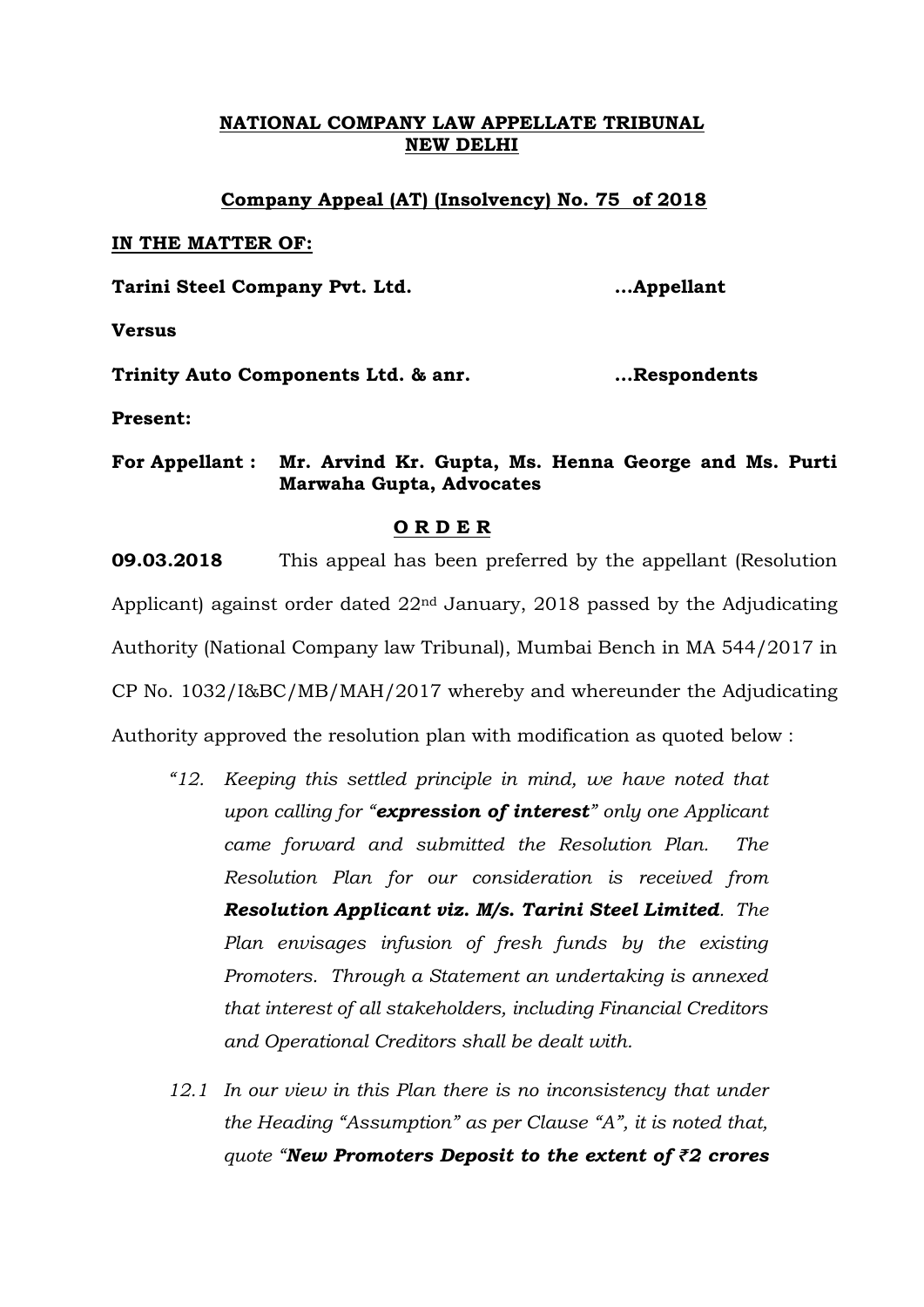*to be allowed to be covered into Equity Shares by Financial Year 2022-23." However, under the Head "Conclusion" as per Clause V under the Head "Promoters' Loan" it is proposed, quote "the fresh Unsecured Loans of ₹350 lakhs to be infused by the Promoters under the Resolution Plan shall be repayable during 2021-23." In addition to these two observations, interestingly and in contrast, an observation is at para 13 under the Head "What will be the Promoters' contribution" the proposal is that quote "The promoters propose to invest another amount of ₹349.51 lacs by way of interest-bearing deposit @ 12% repayable by 2023. The promoters will ensure the regular payment of instalments and interest to the bank before payment of interest to the promoter on proposed investment of Rs.349.51 lacs." Indeed, it is strange situation that at three places three different Plans have been proposed in respect of the contribution of the Promoters. We are not in agreement of the two propositions and accept only one. We are of the view that considering the financially stressed position of the Debtor Company the fresh Unsecured Loans infused by the Promoters is required to be converted into Equity so that the burden of repayment must be deferred instead dividend can be distributed.*

*13. One more suggestion is necessary to be incorporated is that under the Head "Contingency Liabilities" it is proposed that, quote "j) (i) if any contingent liability devolves on the company with respect to statutory OR unsecured credits in future for the past transactions prior to 31.03.2011, the same will be settled at 15% of its crystalized principal amount as per the scheme sanctioned by BIFR," In respect of the Government Dues it is inappropriate to settle up to 15% of the crystalized*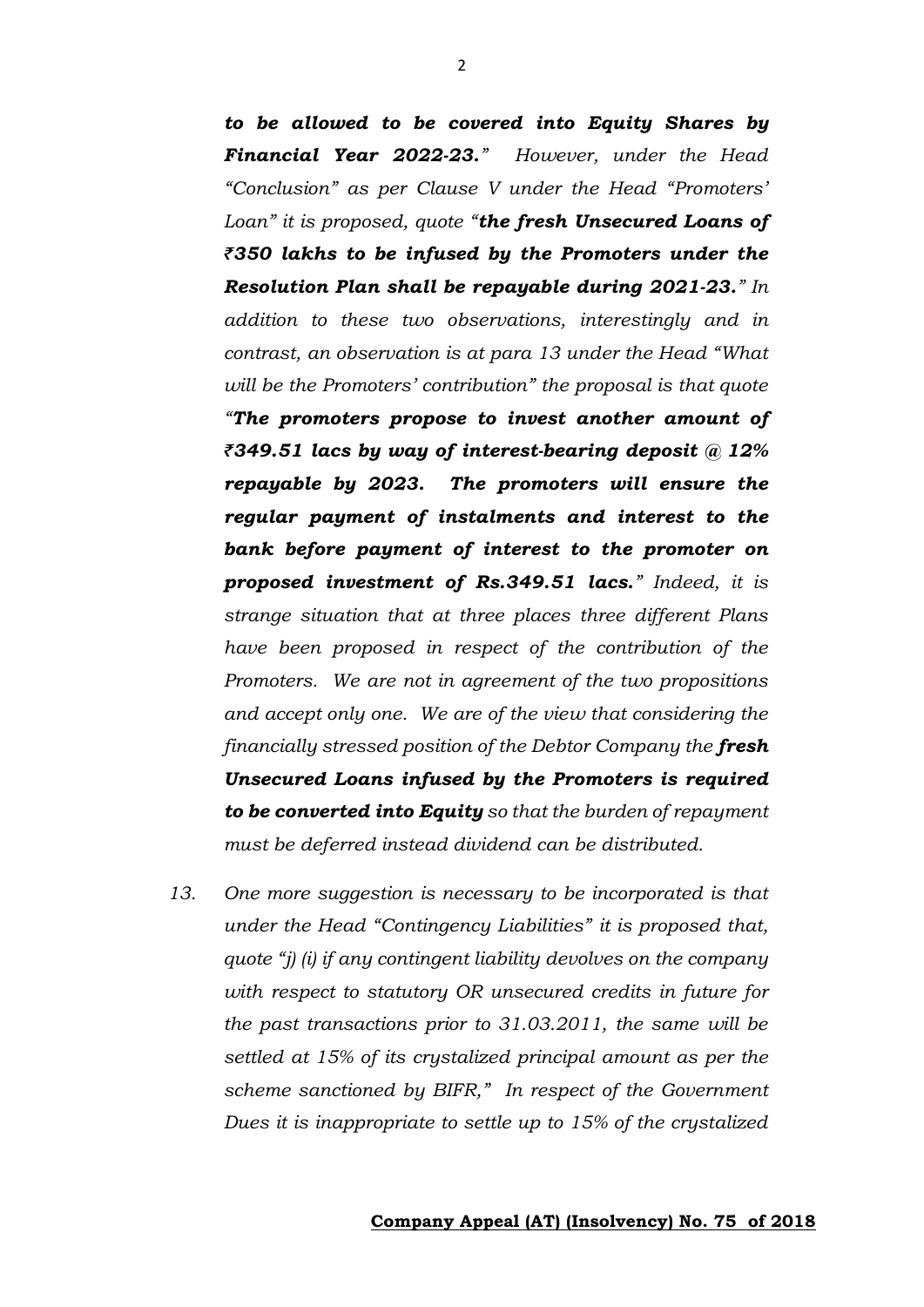- *14. Before we conclude, it is worth to place on record that this Resolution Plan is proposed by the Promoters by infusing additional Capital as per supra, therefore, the Resolution Plan submitted by the Promoters is to be accepted because a Certificate is on record that the Promoters are not "wilful defaulter" hence their proposal is acceptable as per the latest Amendment [The I & B Code (Amendment) Act, 2017 (No.8 of 2018] dated 18th January, 2018 wherein S. 29-A is inserted and prescribed that, a person shall not be eligible to submit a Resolution Plan if such person is "wilful defaulter". In this regard an Affidavit-cum-Declaration submitted by the Resolution Applicant declaring therein that the Declarant had not been identified as a "wilful defaulter". As a consequence, the provisions of S. 29-A are not applicable in this case.*
- *15. To conclude, the Resolution Plan is approved subject to the modifications suggested hereinabove which is binding on the Corporate Debtor and other stakeholders involved in this Resolution Plan so that revival of the Debtor Company shall come into force with immediate effect and the "Moratorium" imposed under section 14 shall cease to have any effect henceforth. The Resolution Professional shall submit the records collected during the commencement of the Proceedings to the Insolvency & Bankruptcy Board of India for their record and also return to the Resolution Applicant. Certified copy of this Order be issued on demand to the concerned parties, upon due compliance."*

2. On 6th March, 2018 when the matter was taken up, we express our *prima facie* view that the modification as made by the Adjudicating Authority, Mumbai

#### **Company Appeal (AT) (Insolvency) No. 75 of 2018**